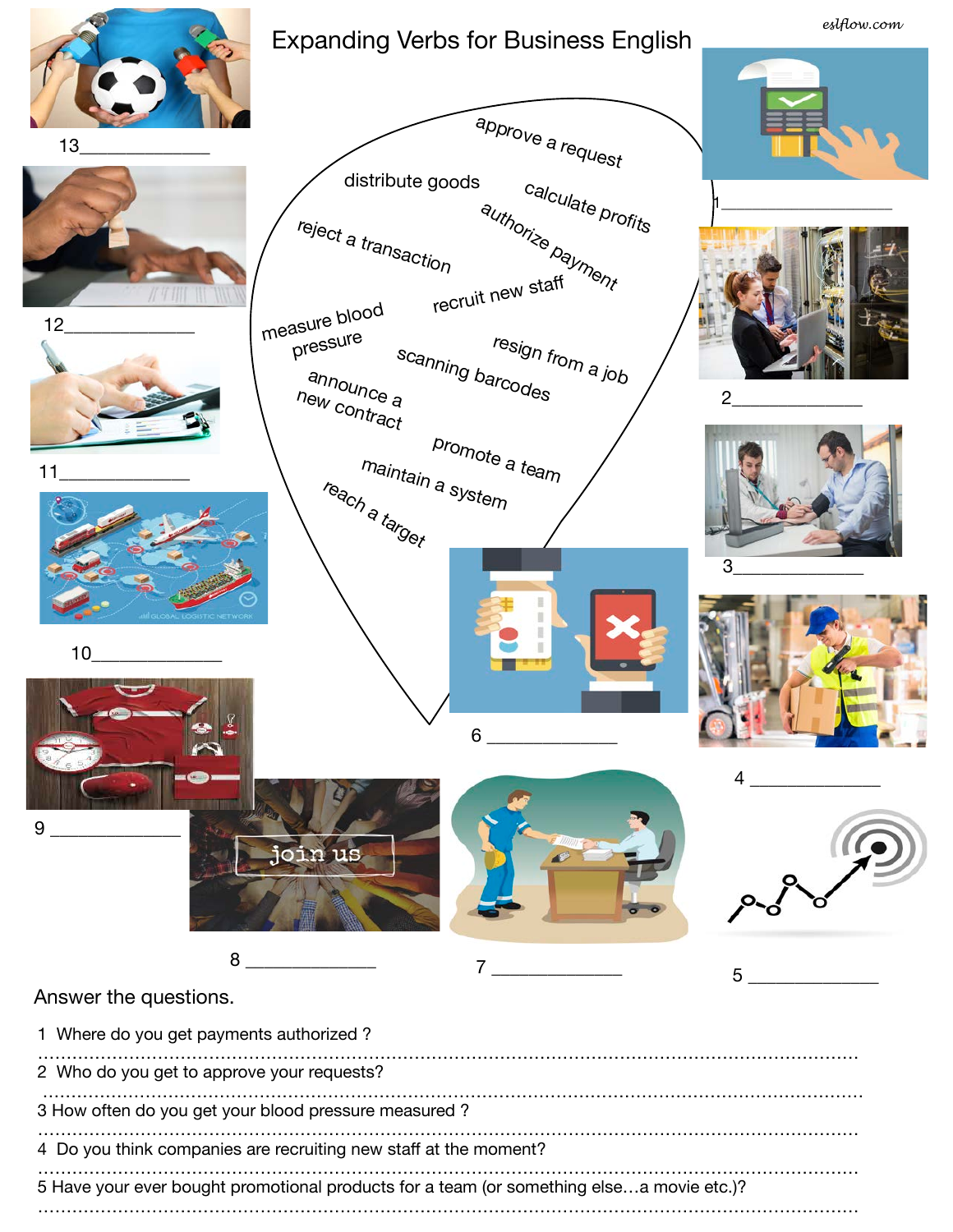## Answers

1 authorize payment 2 maintain a system 3 measure blood pressure 4 scan a fingerprint 5 reach a target 6 reject a transaction 7 resign from a job 8 recruit new staff 9 promote a team 10 distribute goods 11 calculate profits 12 approve a request 13 announce a new contract